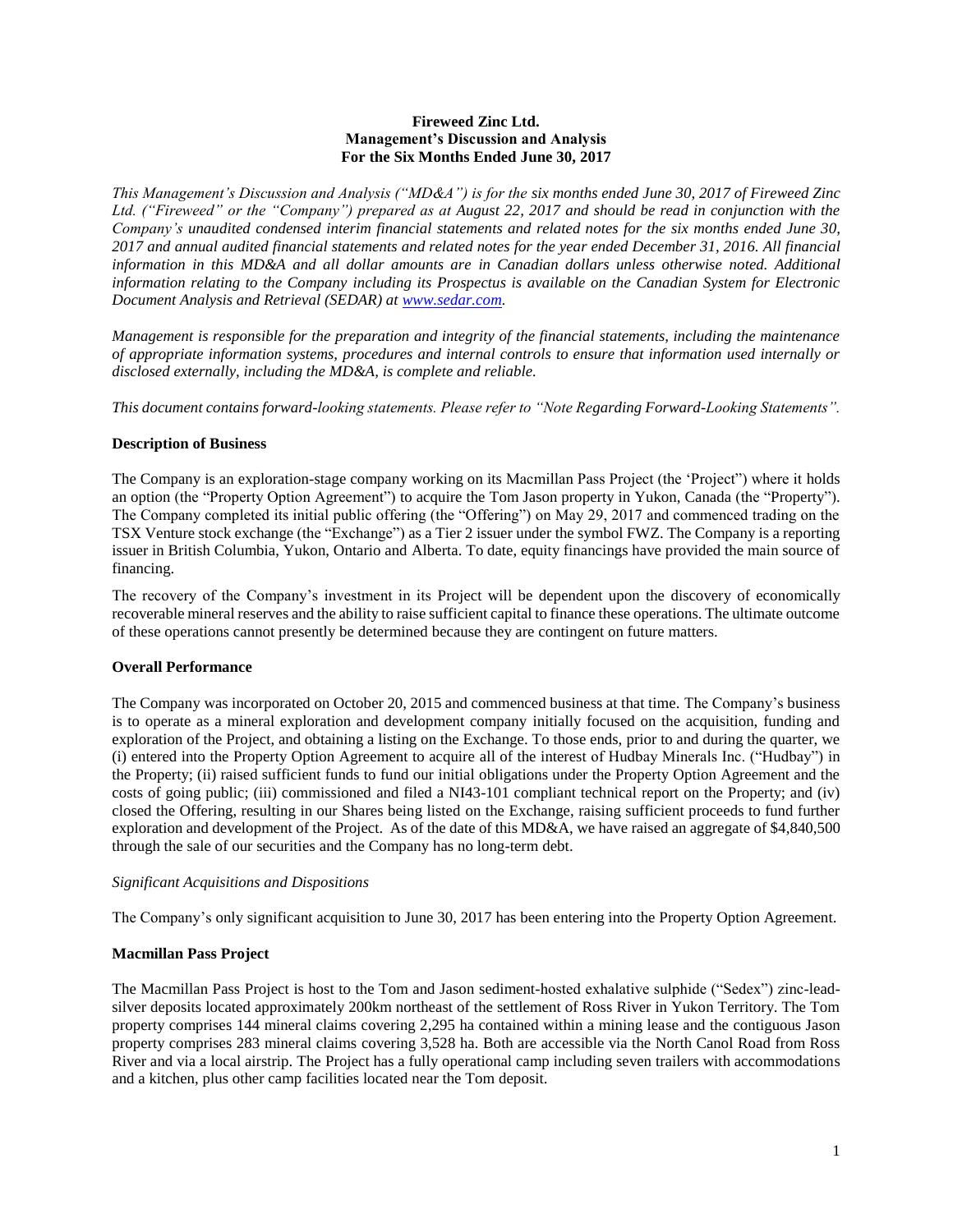The deposits are located in the Selwyn Basin and hosted in Devonian-age Lower Earn Group sedimentary rocks. Sulphide-barite mineralization occurs in thick stratiform lenses and extends for as much as 1,200m along strike and 450m up and down dip. The main sulphide minerals are sphalerite, galena and tetrahedrite.

The Tom deposits have seen a total of 3,423 meters of underground development, 5,953 meters of underground core drilling in 84 holes, and 27,541 meters of surface core drilling in 128 holes; while at Jason a total of 37,924 meters has been drilled in 128 holes from surface to date. The Tom site has a Class 3 Land Use Permit and a Type B Water Licence. Environmental baseline monitoring of the site, ongoing since 2000, and community relations functions have both been handled professionally and proactively by Hudbay in the past. Fireweed assumes these environmental and community relations functions upon exercise of the Property Option Agreement.

# *Terms of the Property Option Agreement*

Fireweed signed the Property Option Agreement with Hudbay for the Property on December 14, 2016. The agreement allows Fireweed to acquire a 100% interest in the Property under the following terms and conditions:

- Two year option with ability to unilaterally exercise after December 14, 2017
- Making payments totaling \$1,000,000 to Hudbay as follows:
	- \$100,000 upon signing of the Agreement (paid)
	- \$150,000 on the earlier of Fireweed's Initial Public Offering or exercise of the Option (paid)
	- \$750,000 on the exercise of the Option
- Upon exercise of the Property Option Agreement, issuing to Hudbay a quantity of shares equal to 15% of Fireweed's then issued and outstanding shares (on a fully diluted basis but excluding shares issued for acquisitions apart from Tom Jason)
- Incurring aggregate exploration expenditures of at least \$1,000,000 prior to the exercise of the Property Option Agreement, of which at least \$250,000 must be incurred during the first 12 months following the date of the agreement
- The Jason claims have an underlying 3% NSR which can be bought out for \$5.25 million. There are no underlying royalties on the Tom claims.

# *Historical Resource*

In 2007 a report titled "Technical Report on the Tom and Jason Deposits, Yukon Territory, Canada" was prepared for Hudbay by Scott Wilson Roscoe Postle Associates Inc. and author David W. Rennie, P.Eng. (see Hudbay's profile at [www.sedar.com](http://www.sedar.com/) for a copy of the historical report). This report outlined mineral resources for both the Tom and Jason deposits as follows:

| <b>Tom and Jason Mineral Resources*</b> |               |                   |             |         |  |  |  |  |  |
|-----------------------------------------|---------------|-------------------|-------------|---------|--|--|--|--|--|
|                                         | <b>Tonnes</b> | $\mathbf{Zn}$ (%) | Pb(%)       | Ag(g/t) |  |  |  |  |  |
| <b>Indicated</b>                        |               |                   |             |         |  |  |  |  |  |
| Tom                                     | 4,977,000     | 6.65              | 4.36        | 47.77   |  |  |  |  |  |
| Jason                                   | 1,451,000     | 5.25              | <u>7.42</u> | 86.68   |  |  |  |  |  |
| <b>Total/Average</b>                    | 6,428,000     | 6.33              | 5.05        | 56.55   |  |  |  |  |  |
| <b>Inferred</b>                         |               |                   |             |         |  |  |  |  |  |
| Tom                                     | 13,548,000    | 6.68              | 3.10        | 31.8    |  |  |  |  |  |
| Jason                                   | 11,000,000    | 6.75              | <u>3.96</u> | 36.42   |  |  |  |  |  |
| <b>Total/Average</b>                    | 24,548,000    | 6.71              | 3.48        | 33.86   |  |  |  |  |  |

\*The reader is cautioned that a qualified person has not done sufficient work to classify these historical estimates as current resources. The Company has not verified these historical resources and is not treating these historical estimates as current mineral resources. While these estimates were prepared, in accordance with National Instrument 43-101 and the "Canadian Institute of Mining, Metallurgy and Petroleum Standards on Mineral Resources and Mineral Reserves Definition Guidelines" in effect at the time (2007), there is no assurance that they are in accordance with current standards and these resource estimates should not be regarded as consistent with current standards or unduly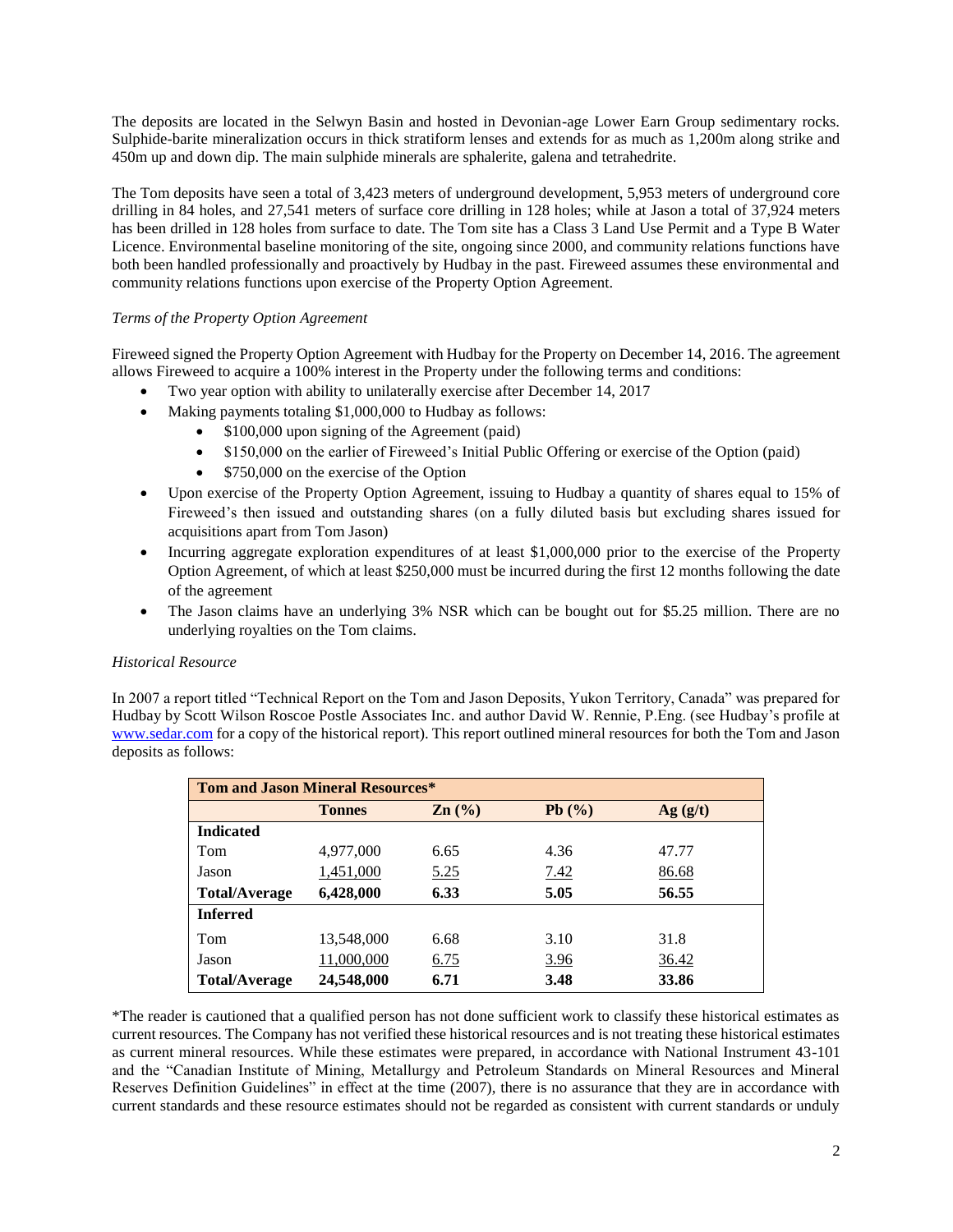relied upon as such. Fireweed includes these historical estimates in this document for information purposes as they represent material historical data which have previously been publicly disclosed as noted above. To Fireweed's knowledge, this 2007 Technical Report is the most recent resource estimate available regarding the Tom-Jason Property.

# *2017 Work Program*

The 2017 Phase 1 work program on the Property has begun. It includes core drilling and other work with the main objectives of verifying and bringing the historic mineral resources on both the Tom and Jason deposits to current standards, as well as drilling of step out holes from the known zones to expand on historic work. Phase 1 exploration work also includes re-sampling of select historic drill core to confirm assays from previous work, surface mapping and geochemical sampling in exploration for new discoveries, surveying to accurately locate old and new drill hole locations, airborne LiDAR surveying to produce an accurate topographic map of the Property, and compilation of historical data. The results of the drilling and other work will be used to complete an updated NI 43-101 resource estimate before year end. Fireweed then plans to undertake a Preliminary Economic Assessment to evaluate project economics which is expected to be completed in the first half of 2018.

For more details on the Property, see the Company's NI43-101 compliant technical report posted on the Company's website at [www.FireweedZinc.com.](http://www.fireweedzinc.com/)

*George Gorzynski, P.Eng., Executive Vice President and Director of Fireweed Zinc Ltd., and a Qualified Person under the meaning of Canadian National Instrument 43-101, is responsible for the technical information in this MD&A.*

### **Selected Financial Information**

The following table summarizes selected financial data from our unaudited condensed interim financial statements for the six months ended June 30, 2017, and our audited financial statements for the 12 months ended December 31, 2016, and should be read in conjunction with such statements and related notes as well as information in this MD&A:

| <b>Item</b>                                        | <b>Six Months Ended</b><br>June 30, 2017 | <b>Fiscal Year Ended</b><br><b>December 31, 2016</b> |  |
|----------------------------------------------------|------------------------------------------|------------------------------------------------------|--|
| Revenues                                           | \$ nil                                   | \$ nil                                               |  |
| Expenses                                           | 310,291                                  | 188,639                                              |  |
| Net Loss                                           | 310,291                                  | 188,639                                              |  |
| Net Loss per Share (based on fully diluted shares) | (0.04)                                   | (0.06)                                               |  |
| <b>Current Assets</b>                              | 3,930,882                                | 78,177                                               |  |
| <b>Exploration and Evaluation Assets</b>           | 385,291                                  | 101,971                                              |  |
| <b>Total Assets</b>                                | 4,319,236                                | 180,148                                              |  |
| <b>Current Liabilities</b>                         | 51,499                                   | 31,808                                               |  |
| <b>Working Capital</b>                             | 3,879,383                                | 46,369                                               |  |
| Shareholders' Equity                               | 4,267,737                                | 148,340                                              |  |
| Number of Shares Outstanding                       | 17,756,370                               | 5.700,000                                            |  |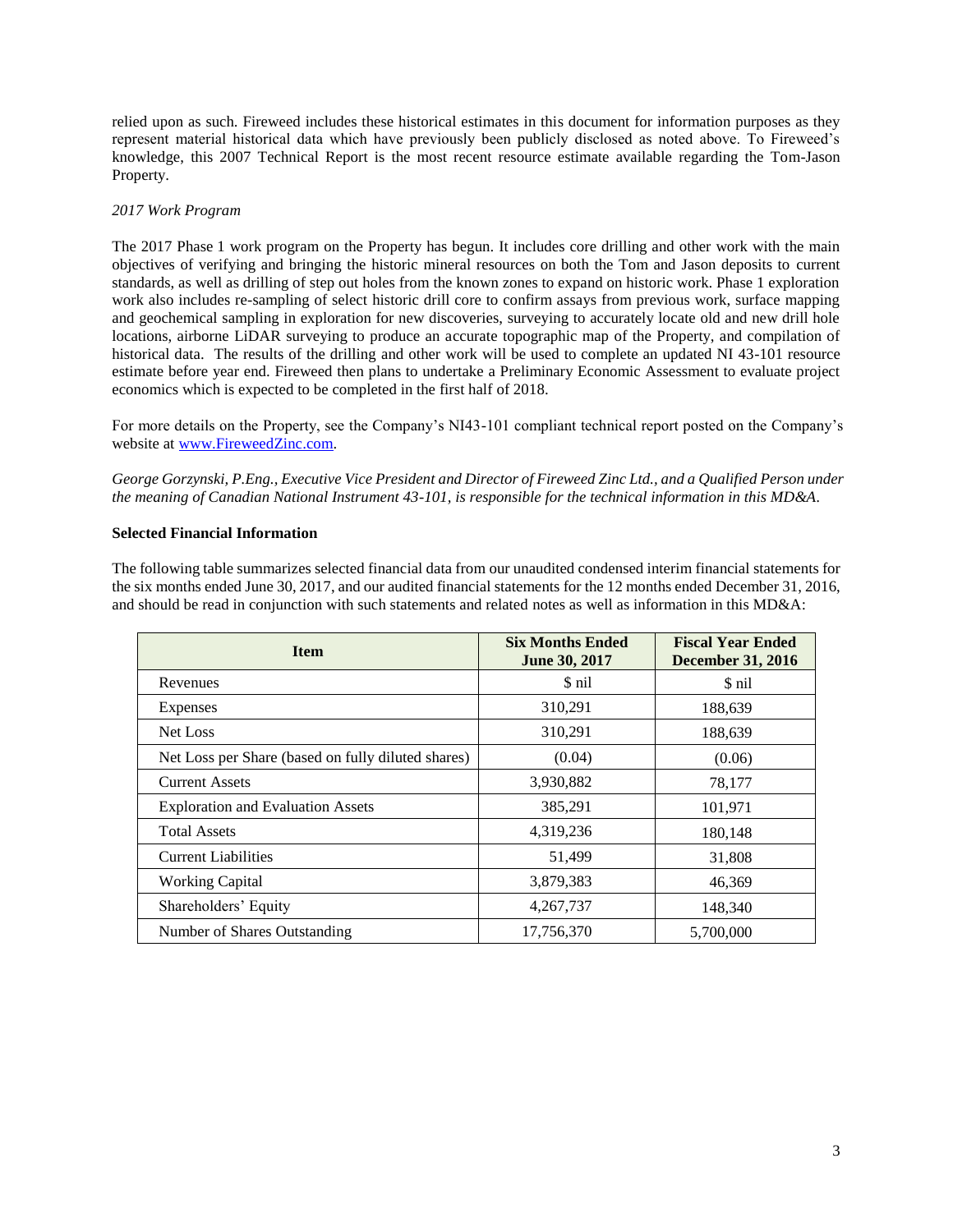# **Summary of Quarterly Results**

|                                                   | Jun 30,<br>2017 | Mar 31,<br>2017 | Dec 31.<br>2016 | Sep 30,<br>2016 | Jun 30,<br>2016 | Mar 31,<br>2016 | Dec 31.<br>2015 | Sep 30,<br>2015 |
|---------------------------------------------------|-----------------|-----------------|-----------------|-----------------|-----------------|-----------------|-----------------|-----------------|
| Operating<br>expenses                             | (224, 764)      | (85, 527)       | (180,060)       | (7,286)         | (1,293)         |                 | (13,521)        | n/a             |
| Net loss                                          | (224, 764)      | (85, 527)       | (180.060)       | (7,286)         | (1,293)         |                 | (13,521)        | n/a             |
| Basic and<br>diluted earnings<br>(loss) per share | (0.02)          | (0.01)          | (0.04)          | (0.00)          | (0.00)          | n/a             | (0.00)          | n/a             |
| Total assets                                      | 4,319,236       | 654,728         | 180.148         |                 | -               |                 |                 | n/a             |
| Shareholders'<br>equity<br>(deficiency)           | 4,267,737       | 627.813         | 148,340         | (22,100)        | (14, 814)       | (13,521)        | (13,521)        | n/a             |
| Capital stock                                     | 4,674,623       | 915,500         | 270,500         | 500             | 800             | 800             | 800             | n/a             |
| Deficit                                           | 512,451         | 287,687         | 202,160         | 22,100          | 14,814          | 13,521          | 13,521          | n/a             |

The following table sets forth selected quarterly financial information for each of the last eight quarters with the figures for each quarter in Canadian dollars.

### **Additional Disclosure for Venture Issuers Without Significant Revenue**

Additional disclosure concerning the Company's general and administrative expenses is provided in the Company's Statement of Operations and Comprehensive Loss contained in its unaudited condensed interim financial statements for June 30, 2017, that are available on SEDAR [\(www.sedar.com\)](http://www.sedar.com/).

### **Results of Operations**

During the three months ended June 30, 2017, the Company incurred a net loss of \$224,764, due primarily to consulting fees of \$34,475, investor relations of \$63,140, professional fees of \$57,747, and transfer agent & filing fees of \$53,399. Most of these expenses were incurred in connection with the Offering which was completed on May 29, 2017. During this period, the Company issued 8,336,370 shares of its capital to raise gross proceeds of \$4,025,000.

During the quarter ended June 30, 2016, the Company had no activities and a net loss of \$1,293.

During the three months ended June 30, 2017, the Company continued to carry out technical compilation work and planning and preparation activities for the summer 2017 field work. Field work began in late June. The summer 2017 program consists of drilling, mapping, field sampling and other activities as described above under Macmillan Pass Project and in more detail in the Company's NI43-101 compliant Technical Report posted on the Company's website a[t www.FireweedZinc.com.](http://www.fireweedzinc.com/)

# **Liquidity and Capital Resources**

The Company manages its capital to maintain its ability to continue as a going concern and to provide returns to shareholders and benefits to other stakeholders. The capital structure of the Company consists of cash and cash equivalents and equity comprised of issued share capital and deficit.

The Company manages its capital structure and makes adjustments to it in light of economic conditions and financial needs. The Company, upon approval from its Board of Directors, will balance its overall capital structure through new share issues or by undertaking other activities as deemed appropriate under the specific circumstances.

The Company is not subject to externally imposed capital requirements as at June 30, 2017.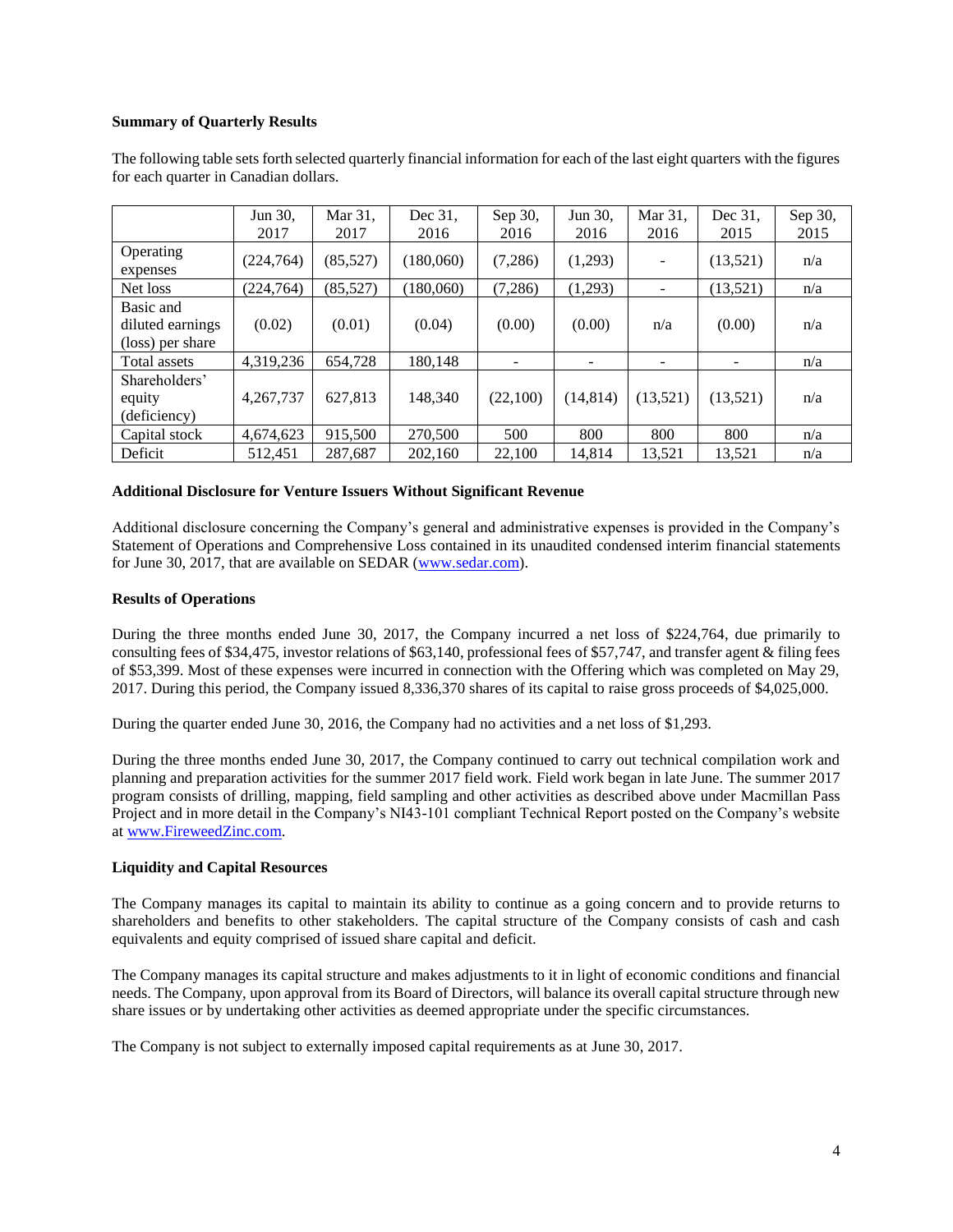# *Working Capital*

As of June 30, 2017, the Company had positive working capital of \$3,879,383 (December 31, 2016 - \$46,369).

### *Cash*

On June 30, 2017, we had cash of \$3,819,193. Management of cash balances is conducted in-house based on internal investment guidelines. Cash is deposited with major Canadian financial institutions. Cash required for immediate operations is held in a checking account. Excess funds may be invested in conservative money market instruments that bear interest and carry a low degree of risk. Some examples of instruments in which we may invest its cash are treasury bills, money market funds, bank guaranteed investment certificates and bankers' acceptance notes. The objective of these investments is to preserve funds for the use in and advancement of the Company's business.

# *Cash Used in Operating Activities*

Net cash used in operating activities during the six months ended June 30, 2017 was \$440,120 (2016 - \$nil). Cash was mostly spent on legal fees, consulting fees, investor relations expenses and general and administrative costs.

### *Cash Used in Investing Activities*

Total cash used in investing activities during the six months ended June 30, 2017 was \$242,589 (2016 - \$nil), related to acquisition payment, Property report and related costs.

### *Cash Generated by Financing Activities*

Total net cash generated by financing activities during the six months ended June 30, 2017 was \$4,429,688 (2016 - \$nil), which consisted of funds obtained through the issuance of 12,056,370 shares (\$80,000 was received in the prior year).

# *Requirement of Additional Equity Financing*

The Company has relied primarily on equity financings for all funds raised to date for its operations, and will need more funds to explore and develop the Project in the future. Until it starts generating profitable operations from exploration, development and sale of minerals, the Company intends to continue relying upon the issuance of securities to finance its operations and acquisitions.

### *Outstanding Share Data*

Our authorized share capital consists of an unlimited number of common shares without par value.

At June 30, 2017, there were 17,756,370 shares issued and outstanding (5,700,000 at December 31, 2016), which were issued for aggregate consideration of \$4,674,623.

As of the date of this MD&A there are 17,756,370 shares issued and outstanding.

# *Critical Accounting Estimates*

Our significant accounting policies are presented in Note 4 of the audited financial statements for the year ended December 31, 2016. Note 4 of the financial statements provides that the preparation of the Company's financial statements in conformity with IFRS requires management to make judgments, estimates and assumptions that affect the reported amounts of assets, liabilities and contingent liabilities at the date of the financial statements and reported amounts of expenses during the reporting period. Actual outcomes could differ from these estimates. These financial statements include estimates that, by their nature, are uncertain. The impacts of such estimates are pervasive throughout the financial statements, and may require accounting adjustments based on future occurrences. Revisions to accounting estimates are recognized in the period in which the estimate is revised and future periods if the revision affects both current and future periods. These estimates are based on historical experience, current and future economic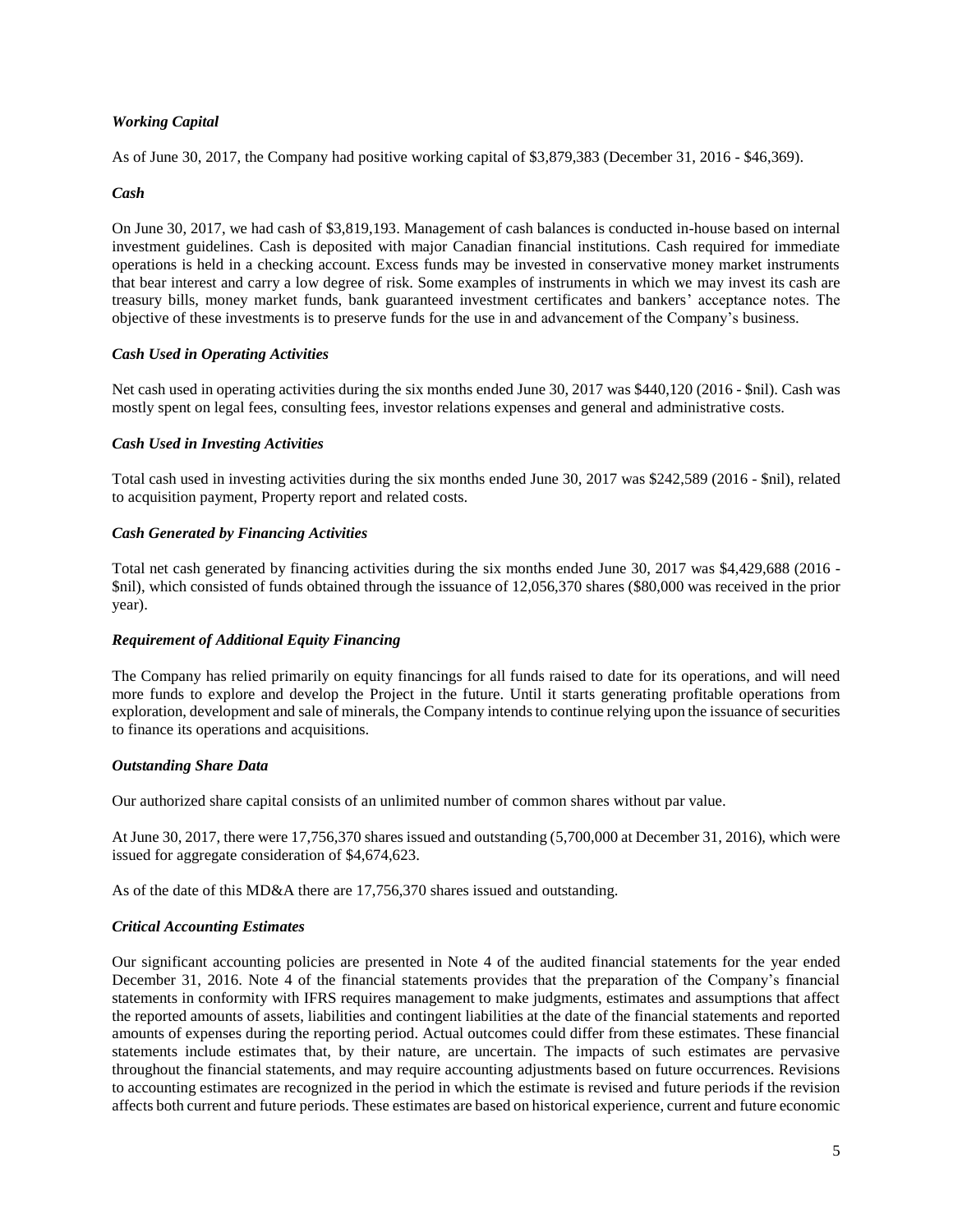conditions and other factors, including expectations of future events that are believed to be reasonable under the circumstances.

Information about significant areas of estimation uncertainty in applying accounting policies that have the most significant effect on the amounts recognized in the financial statements are noted below.

### *Key sources of estimation uncertainty*

### Exploration and evaluation assets

Exploration and evaluation costs are initially capitalized as intangible exploration assets with the intent to establish commercially viable reserves. The Company is required to make estimates and judgments about the future events and circumstances regarding whether the carrying amount of intangible exploration assets exceeds its recoverable amount. Recoverability is dependent on various factors, including the discovery of economically recoverable reserves, the ability of the Company to obtain the necessary financing to complete the development and upon future profitable production or proceeds from the disposition of the exploration and evaluation assets themselves. Additionally, there are numerous geological, economic, environmental and regulatory factors and uncertainties that could impact management's assessment as to the overall viability of its properties or the ability to generate future cash flows necessary to cover or exceed the carrying value of the Company's exploration and evaluation assets properties. As field work is still in early stages on the Project, the Company is not in a position to determine the circumstances pertaining to future events in this regard.

### Deferred tax assets and liabilities

The measurement of a deferred tax provision is subject to uncertainty associated with the timing of future events and changes in legislation, tax rates and interpretations by tax authorities. The estimation of taxes includes evaluating the recoverability of deferred tax assets based on an assessment of the Company's ability to utilize the underlying future tax deductions against future taxable income prior to expiry of those deductions. Management assesses whether it is probable that some or all of the deferred income tax assets will not be realized. The ultimate realization of deferred tax assets is dependent upon the generation of future taxable income, which in turn is dependent upon the successful discovery, extraction, development and commercialization of mineral reserves. To the extent that management's assessment of the Company's ability to utilize future tax deductions changes, the Company would be required to recognize more or fewer deferred tax assets, and future tax provisions or recoveries could be affected.

#### Share-based payments

The Company measures share-based payments expense by reference to the fair value of the stock options at the date at which they are granted. Estimating fair value for granted stock options requires determining the most appropriate valuation model which is dependent on the terms and conditions of the grant. This estimate also requires determining the most appropriate inputs to the valuation model including the expected life of the option, volatility, dividend yield, and rate of forfeitures.

### *Financial instruments*

#### Financial assets

The Company classifies its financial assets into one of the following categories, depending on the purpose for which the asset was acquired. The Company's accounting policy for each category is as follows:

*Fair value through profit or loss* – This category comprises derivatives, or assets acquired or incurred principally for the purpose of selling or repurchasing it in the near term. They are carried in the statement of financial position at fair value with changes in fair value recognized in profit or loss.

*Loans and receivables* – These assets are non-derivative financial assets with fixed or determinable payments that are not quoted in an active market. They are carried at cost less any provision for impairment. Individually significant receivables are considered for impairment when they are past due or when other objective evidence is received that a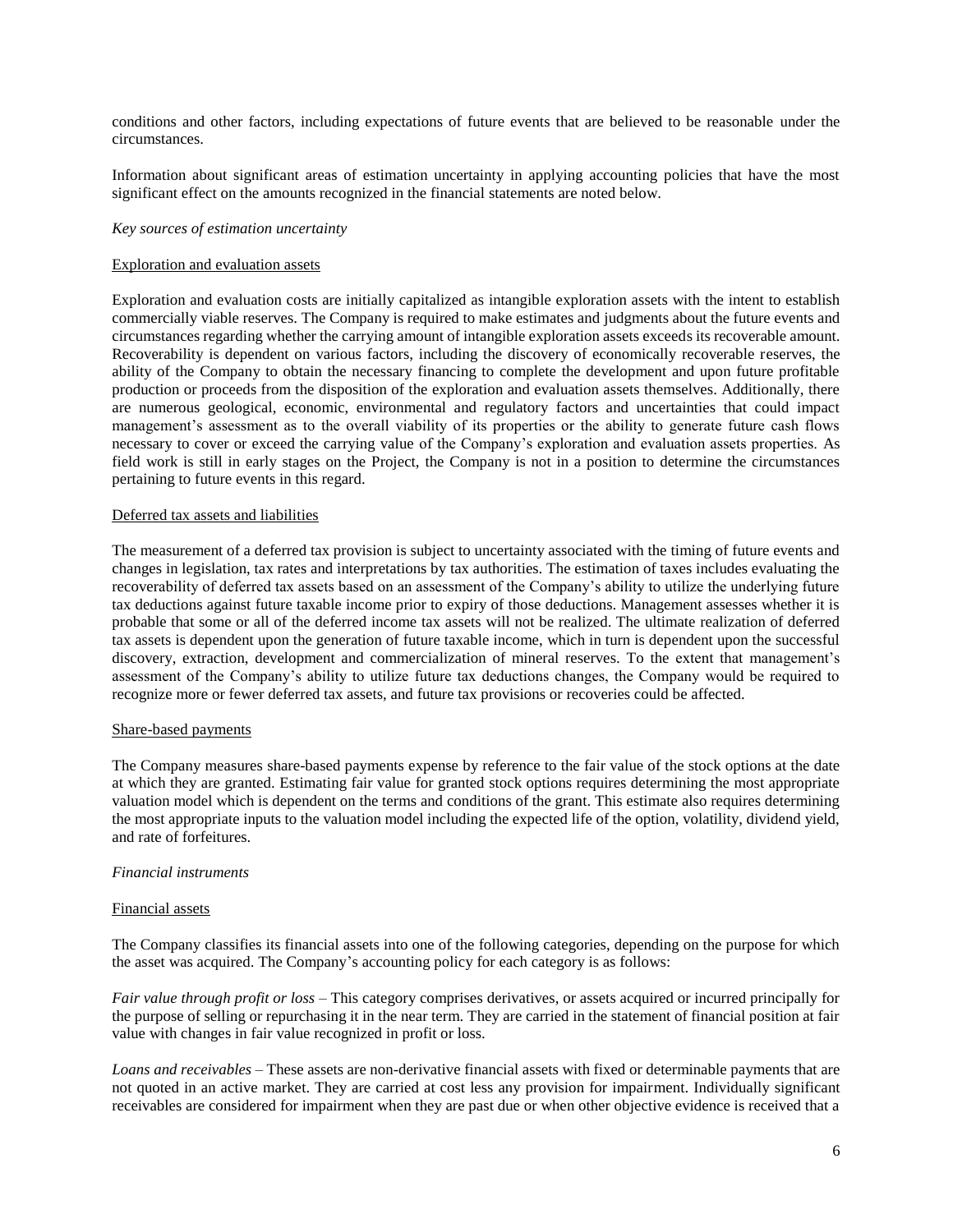specific counterparty will default.

*Held-to-maturity investments* – These assets are non-derivative financial assets with fixed or determinable payments and fixed maturities that the Company's management has the positive intention and ability to hold to maturity. These assets are measured at amortized cost using the effective interest method. If there is objective evidence that the investment is impaired, determined by reference to external credit ratings and other relevant indicators, the financial asset is measured at the present value of estimated future cash flows. Any changes to the carrying amount of the investment, including impairment losses, are recognized in profit or loss.

*Available-for-sale* – Non-derivative financial assets not included in the above categories are classified as availablefor-sale. They are carried at fair value with changes in fair value recognized directly in accumulated other comprehensive (income) loss. Where a decline in the fair value of an available-for-sale financial asset constitutes objective evidence of impairment, the amount of the loss is removed from equity and recognized in profit or loss. All financial assets except for those at fair value through profit or loss are subject to review for impairment at least at each reporting date. Financial assets are impaired when there is any objective evidence that a financial asset or a group of financial assets is impaired. Different criteria to determine impairment are applied for each category of financial assets, which are described above.

### Financial liabilities

The Company classifies its financial liabilities into one of two categories, depending on the purpose for which the liability was acquired. The Company's accounting policy for each category is as follows:

*Fair value through profit or loss* – This category comprises derivatives, or liabilities acquired or incurred principally for the purpose of selling or repurchasing it in the near term. They are carried in the statement of financial position at fair value with changes in fair value recognized in profit or loss.

*Other financial liabilities* – This category comprises liabilities initially recognized at fair value less directly attributable transaction costs. Subsequently, they are measured at amortized cost using the effective interest method.

The Company has classified its cash as fair value through profit and loss. The Company's receivables are classified as loans and receivables. The Company's accounts payable and accrued liabilities are classified as other financial liabilities. Refer to Note 11 of the financial statements for additional details.

# Capital stock

Common shares are classified as shareholders' equity. Incremental costs directly attributable to the issue of common shares and stock options are recognized as a deduction from equity. Common shares issued for consideration other than cash, are valued based on their market value at the date the shares are issued.

The Company has adopted a residual value method with respect to the measurement of shares and warrants issued as private placement units. The residual value method first allocates value to the more easily measurable component based on fair value and then the residual value, if any, to the less easily measurable component. The Company considers the fair value of common shares issued in the private placements to be the more easily measurable component and the common shares are valued at their fair value, as determined by the closing market price on the announcement date. The balance, if any, is allocated to the attached warrants. Any fair value attributed to the warrants is recorded as reserves.

### *New standards and interpretations not yet adopted*

Certain new standards, interpretations, amendments and improvements to existing standards were issued by the IASB or IFRIC that are mandatory for future accounting periods. The following have not yet been adopted by the Company and are being evaluated to determine their impact.

IFRS 9: New standard that replaced IAS 39 for classification and measurement, tentatively effective for annual periods beginning on or after January 1, 2018.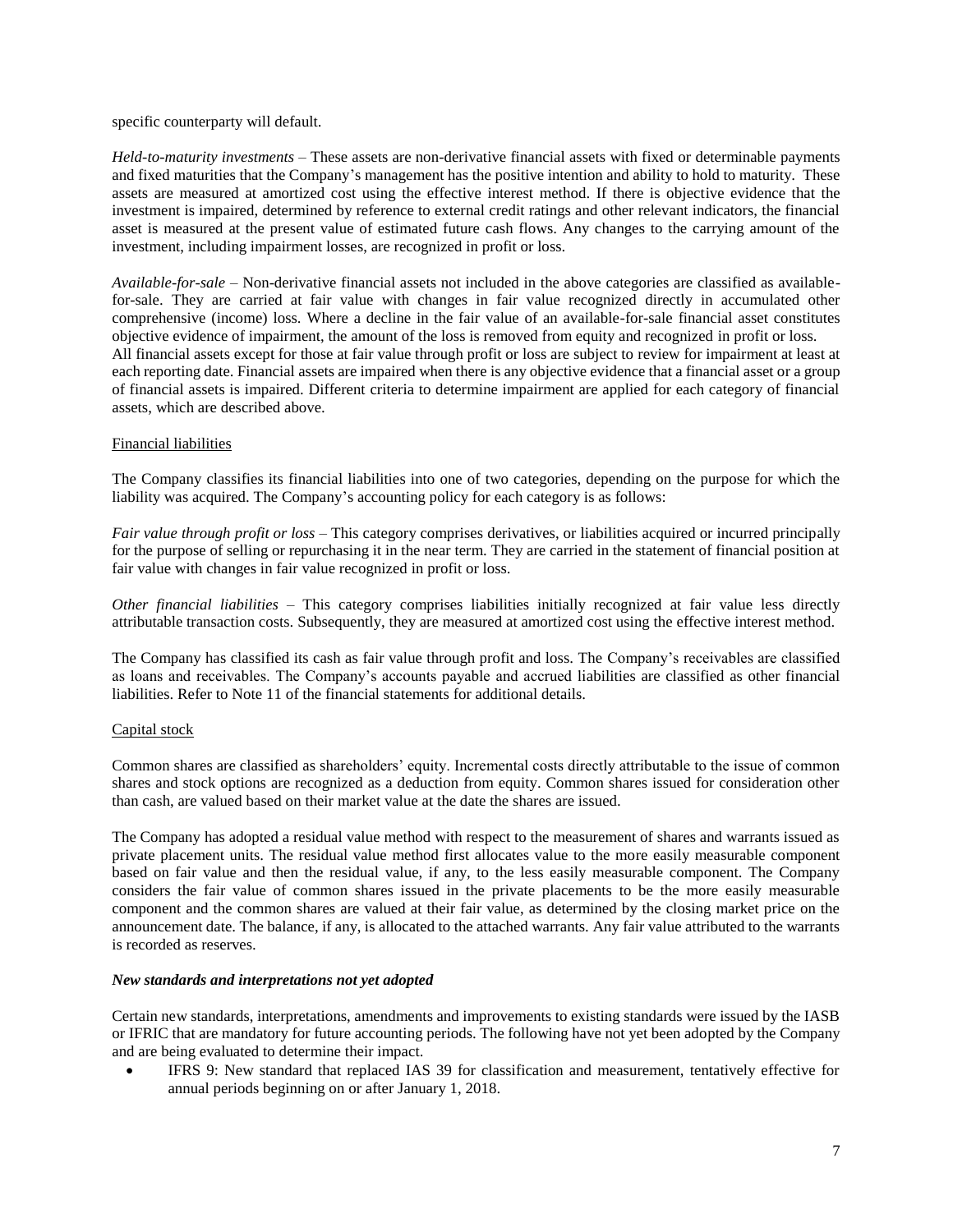• IFRS 16, Leases: New standard to establish principles for recognition, measurement, presentation and disclosure of leases with an impact on lessee accounting, effective for annual periods beginning on or after January 1, 2019.

### *Transactions with Related Parties*

For the period ended June 30, 2017, the Company paid \$47,500 (2016 - \$nil) of consulting fees to a company controlled by an officer and a director of the Company, and \$10,000 (2016 - \$nil) of consulting fees to another director of the Company. As at June 30, 2017, \$12,680 (December 31, 2016 - \$14,308) owing to officers/directors was included in accounts payable and accrued liabilities for consulting fees and expense reimbursements. These payables are unsecured, non-interest bearing and are expected to be repaid under normal trade terms.

### *Off-Balance Sheet Arrangements*

The Company has no off-balance sheet arrangements.

### *Additional Disclosure for Junior Issuers*

The Company had its first quarter with positive cash flow since its inception following the completion of the Offering. We expect the net proceeds of the Offering, included in our currently available cash on hand will be sufficient to fund our operations for at least 12 months. At June 30, 2017 the Company had just started exploration work on the Project after desk research and planning activities in preparation for the work. All costs relating to the acquisition and exploration of the Project are capitalized and reported in the Statements of Financial Position for the quarter. For details see the Company's Prospectus posted on the Company's website [www.FireweedZinc.com](http://www.fireweedzinc.com/) and the interim Financial Statements for the quarter.

### **APPROVAL**

The Board of Directors oversees management's responsibility for financial reporting and internal control systems through an Audit Committee. This Committee meets periodically with management and annually with the independent auditors to review the scope and results of the annual audit and to review the financial statements before the financial statements are approved by the Board of Directors and submitted to the shareholders of the Company. The Board of Directors has approved the condensed interim financial statements and the disclosure contained in this MD&A. A copy of this MD&A will be provided to anyone who requests it.

# **NOTE REGARDING FORWARD–LOOKING STATEMENTS**

Except for historical information, this MD&A may contain forward-looking statements. The use of any of the words "anticipate", "continue", "estimate", "expect", "may", "will", "project", "should", "believe" and similar expressions are intended to identify forward-looking statements. These statements involve known and unknown risks, uncertainties and other factors that may cause actual results or events to differ materially from those anticipated in such forwardlooking statements. These statements involve known and unknown risks, uncertainties, and other factors that may cause the Company's actual results, levels of activity, performance or achievements to be materially different from any future results, levels of activity, performance or achievement expressed or implied by these forward-looking statements. The factors that could cause actual results to differ materially include, but are not limited to, the following: general economic conditions; changes in financial markets; the impact of exchange rates; political conditions and developments; relations with First Nations; changes in the supply, demand and pricing of the metal commodities which the Company hopes to find and successfully mine; changes in regulatory requirements impacting the Company's operations; the ability to properly and efficiently staff the Company's operations; the sufficiency of current working capital and the estimated cost and availability of funding for the continued exploration and development of the Company's exploration property or properties. Should any one or more risks or uncertainties materialize or change, or should any underlying assumptions prove incorrect, actual results and forward-looking statements may vary materially from those described herein. This list is not exhaustive and these and other factors should be considered carefully, and readers should not place undue reliance on the Company's forward-looking statements. The Company believes the expectations reflected in those forward-looking statements are reasonable but no assurance can be given that these expectations will prove to be correct and such forward-looking statements included in this MD&A should